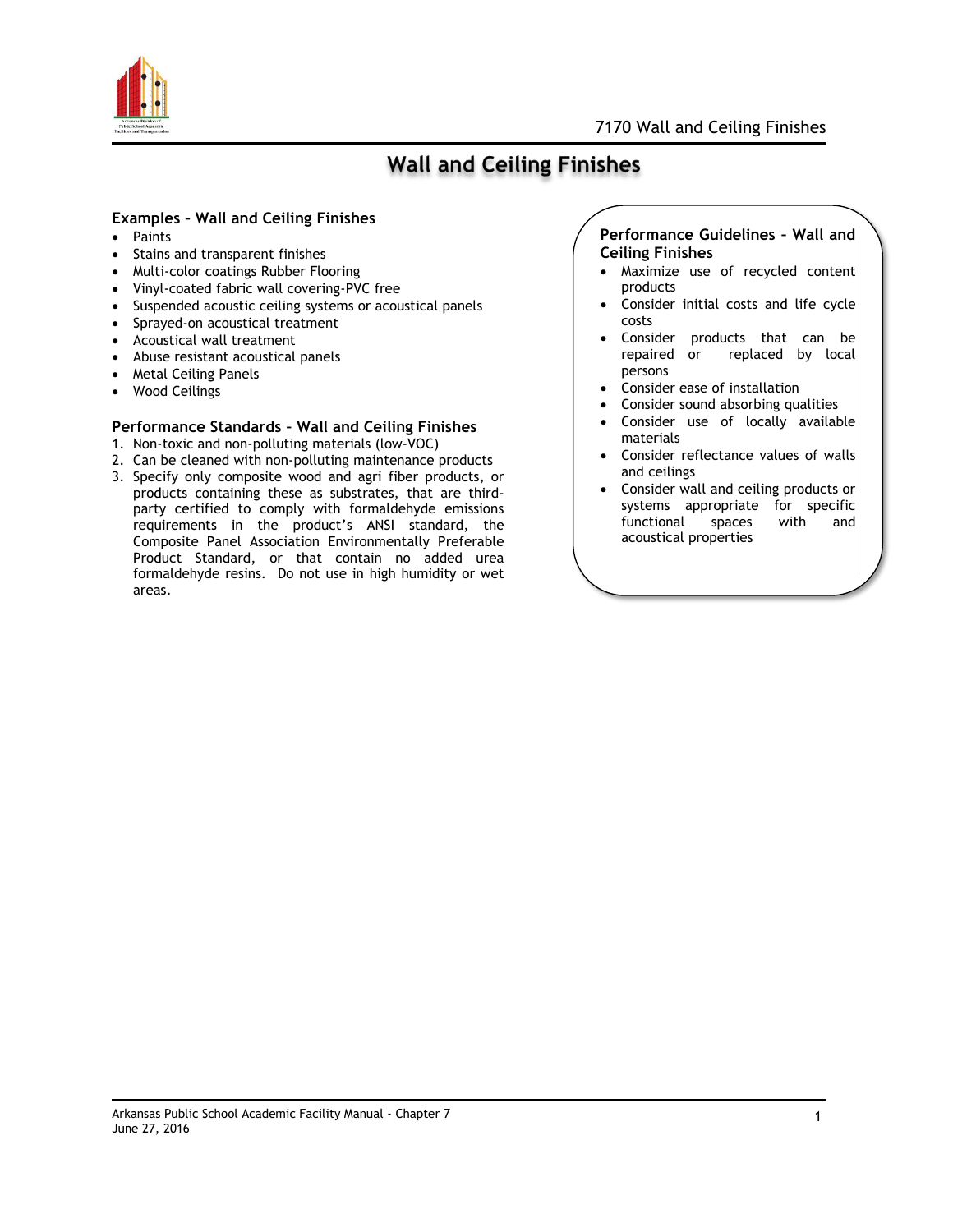

# **Paints and Vinyl Wall Coverings**

## **Examples – Paints and Vinyl Wall Coverings**

- Paints
- Stains and transparent finishes
- Multi-color coatings Rubber flooring
- Vinyl-coated fabric wall coverings PVC free

## **Construction Standards – Paints and Vinyl Wall Coverings**

- 1. Use low-VOC emitting paints
- 2. Use Water-based Acrylic Latex paints in lieu of solventbased paints on non-metal surfaces
- 3. Use Alkyd Enamel paints on metal surfaces
- 4. Apply water-based paints within a temperature range in accordance with the manufacturer's recommendations
- 5. Vinyl-coated fabric wall covering: total weight minimum 22 oz. / sq.yd.; adhesive VOC content of 50 grams/liter or less
- 6. Provide proper ventilation during application, curing and occupancy
- 7. Use water-based epoxy paints in interior areas with high humidity or subjected to surface moisture

#### **Performance Benefits - Paints and Vinyl Wall Coverings**

• Easy to clean

#### **Performance Guidelines - Paints and Vinyl Wall Coverings**

- Wall coverings: maximize use of recycled and recyclable materials
- Consider light value colors to enhance day-lighting
- Paints: Consider abrasion resistance; hide ability, odor, overall appearance and application method